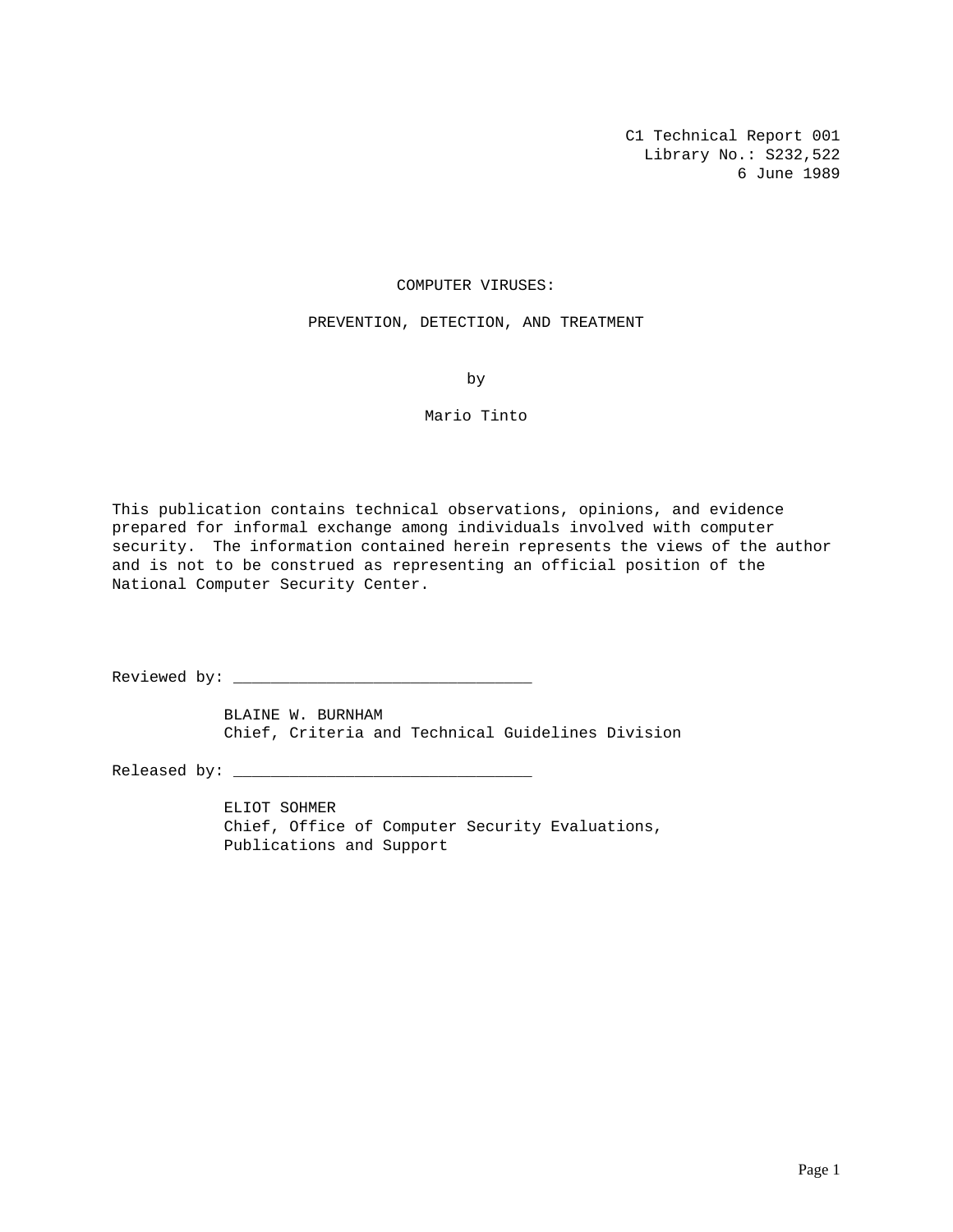# TABLE OF CONTENTS

| Executive Summary                                                                                                                                                                                                                                                                                                                                                                                                                                                                                                                                                               | 1                                                                                                                       |
|---------------------------------------------------------------------------------------------------------------------------------------------------------------------------------------------------------------------------------------------------------------------------------------------------------------------------------------------------------------------------------------------------------------------------------------------------------------------------------------------------------------------------------------------------------------------------------|-------------------------------------------------------------------------------------------------------------------------|
| Introduction: The Symptoms<br>Ι.                                                                                                                                                                                                                                                                                                                                                                                                                                                                                                                                                | 1                                                                                                                       |
| Treatment and Prevention<br>II.<br>A. Technical Measures<br>1. Trusted Computing Base<br>2. Access Controls<br>Discretionary Access Control (DAC)<br>$a$ .<br>Mandatory Access Control (MAC)<br>b.<br>3. Audit Trails<br>4. Architecture<br>5. Least Privilege/Role Enforcement<br>6. Identification and Authentication<br>B. Procedural and Administrative Measures<br>1. Passwords and Password Management<br>2. Configuration Control<br>3. Operational Procedures<br>4. Facility Management<br>5. User Awareness<br>6. System Evaluations<br>C. Synopsis of Countermeasures | 3<br>3<br>3<br>$\overline{4}$<br>$\overline{4}$<br>5<br>6<br>7<br>8<br>9<br>9<br>10<br>11<br>11<br>11<br>12<br>13<br>13 |
| III. Summary                                                                                                                                                                                                                                                                                                                                                                                                                                                                                                                                                                    | 15                                                                                                                      |
| <b>APPENDIX</b><br>The Issue<br>Ι.                                                                                                                                                                                                                                                                                                                                                                                                                                                                                                                                              | 17<br>17                                                                                                                |
| The Analysis<br>II.<br>a. Infection<br>b. Effects of the Virus                                                                                                                                                                                                                                                                                                                                                                                                                                                                                                                  | 17<br>17<br>19                                                                                                          |
| References                                                                                                                                                                                                                                                                                                                                                                                                                                                                                                                                                                      | 20                                                                                                                      |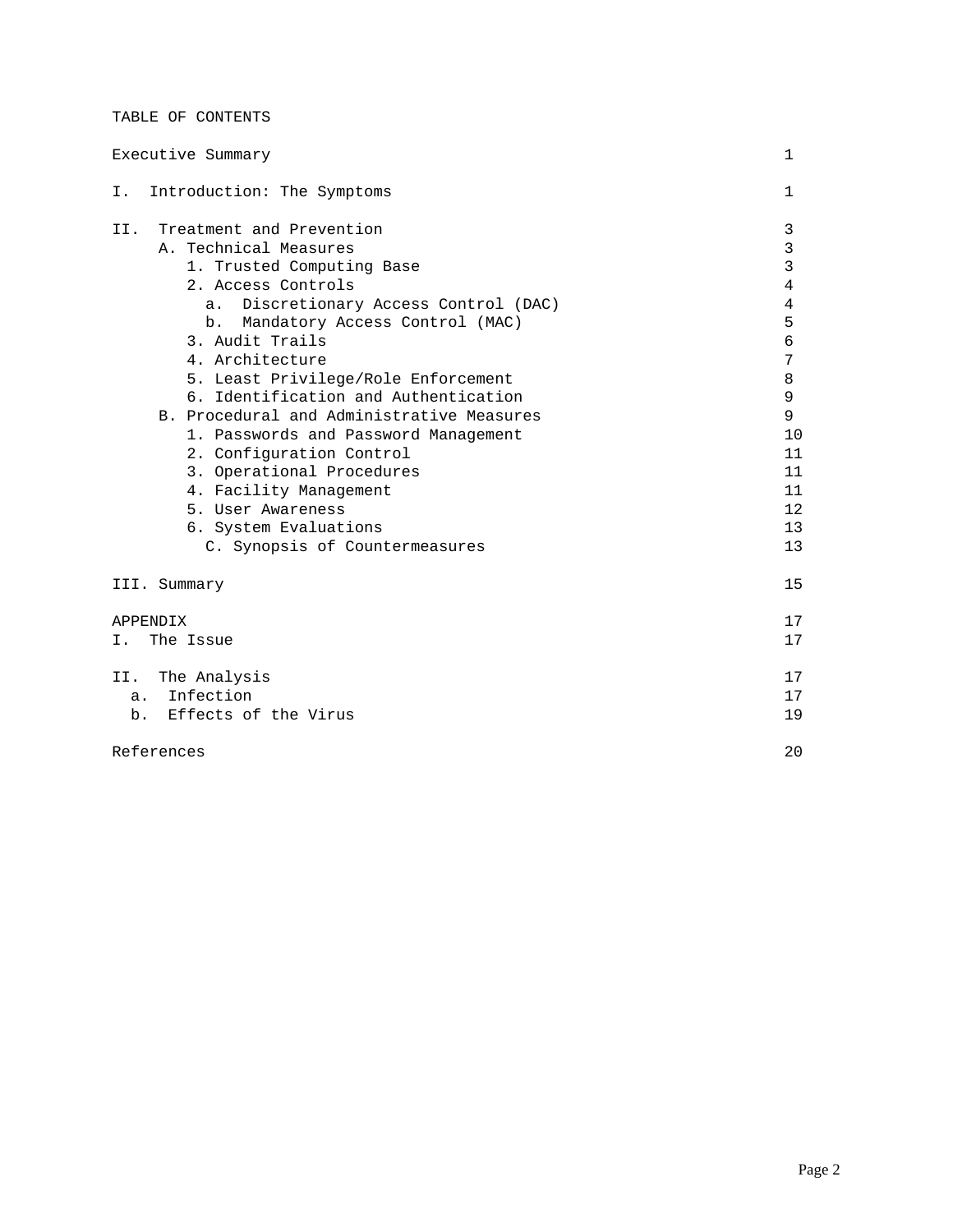# Executive Summary

There has been, of late, considerable interest in the topic of computer viruses. The debate has been especially brisk since the so-called "Internet Virus" of November 1988. At one extreme are those who declare that viruses are an essentially new phenomenon, against which we are powerless. At the other end of the spectrum are those who treat viruses as more of a semantics problem than a technical one, claiming that the problems they pose have already been solved under different terminology. Where then is reality? This paper makes the case that the situation, while certainly not ideal, is not nearly as bleak as some of the alarmists would claim, and that existing technology and security-oriented procedures are extensible to the virus threat. Further, these are largely captured in the DoD Trusted Computer System Evaluation Criteria (TCSEC). However, while the available techniques are relevant, they supply only partial solutions; perfect and universal countermeasures against all possible virus scenarios do not exist. If we are to determine whether or not such are possible, much less develop them, further R&D activity is required.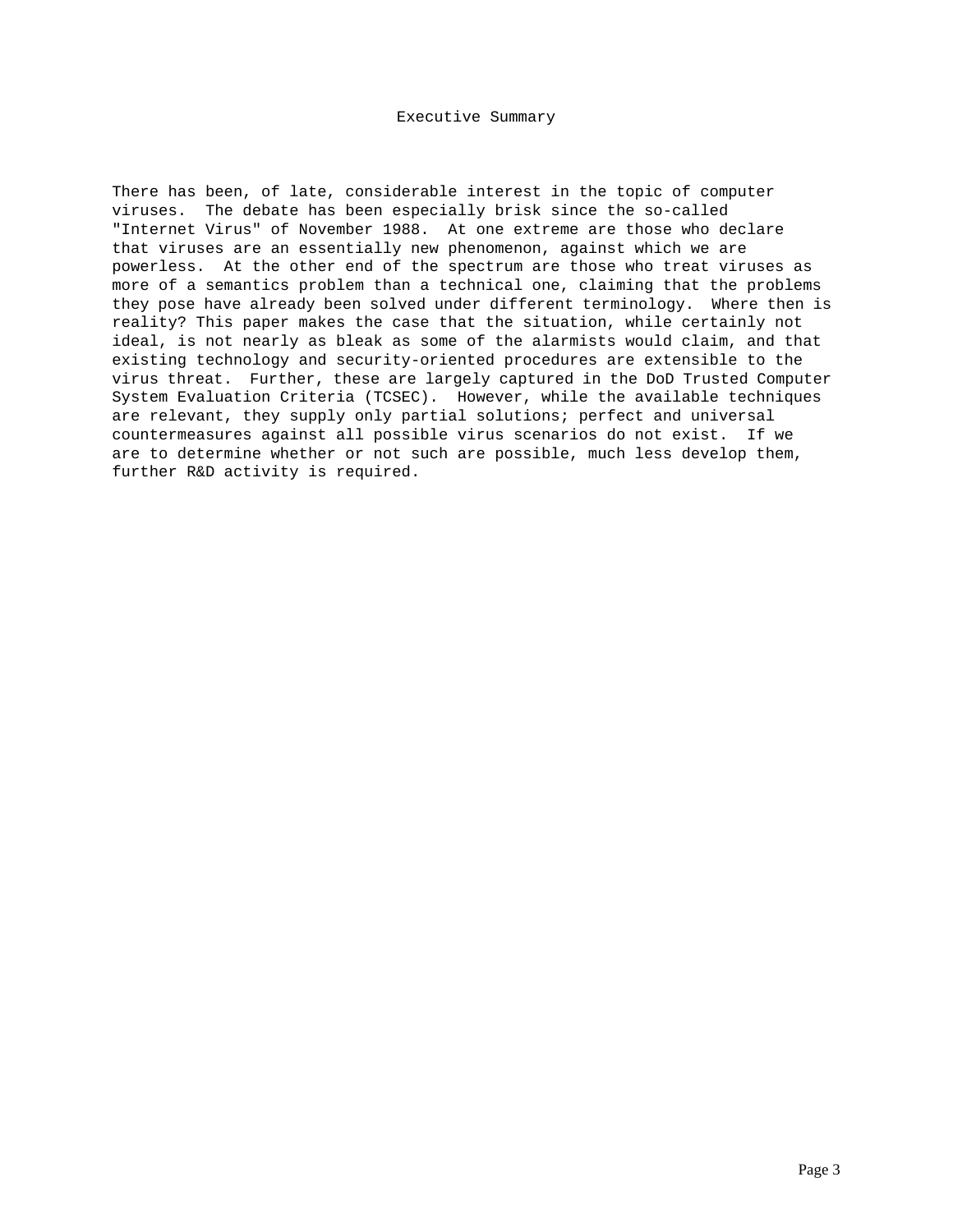#### I. Introduction: The Symptoms

Viruses are a form of the classical Trojan horse attacks and are characterized by their ability to reproduce and spread. However, like all Trojan horses, they first must be "imported" and executed by an authorized user; the attacker typically dupes an unsuspecting individual into accepting and executing the virus. The malicious code may be buried in what are presented to be otherwise useful utilities (e.g., spreadsheets, text editors), which then operate with the user's own authoritzations to cause harm. The offending code may be present in a code segment the user "touches," which then attaches itself to the user's program, without the user ever realizing that he is importing a virus. For instance, a virus may be implanted in system library utilities (e.g., sort/merge routines, mathematics packages) and servers.

While a virus (or Trojan Horse) is normally considered to be limited to the authorizations of the user who is executing the code, the virus can clearly exploit any flaws in the system that would allow the user to enter privileged state (although such attacks are more correctly seen as traditional penetration attacks). If the user who executes the infected code has system privileges (e.g., a system administrator), then the virus will be able to do still more severe damage, depending upon the specific privileges available to it.

The critical point is that viruses depend upon their ability to exploit the legitimate capabilities of authorized users. In order to be successful, a virus must replicate and infect other programs without detection.

# II. Treatment and Prevention

As with their biological namesakes, computer viruses come in a variety of types; their missions can be modification or theft of data, or denial of service. Their methods of attack will be as numerous and varied as the weaknesses manifest in systems. Thus, perfect and universal solutions are not likely; there will be no single solution developed capable of preventing any and all virus attacks. Such a solution is certainly not currently available. However, that is not to say that we are powerless to combat viruses, contain their effects, or limit their capability to do damage. The defenses against viruses are both technical and procedural. More specifically, the principles and mechanisms provided in the TCSEC, especially at class B2 and above, provide a variety of valid defenses against a large class of malicious code and, when applied effectively, can severely limit both the scope of the attack and the extent of the damage.

## A. Technical Measures

#### 1. Trusted Computing Base

The TCSEC has, as a central theme, the extremely strong notion of a Trusted Computing Base, or TCB (i.e., the implementation of the Reference Monitor concept). In essence, the TCB is the central policy enforcement mechanism for the computer system, mediating the actions of all system users and user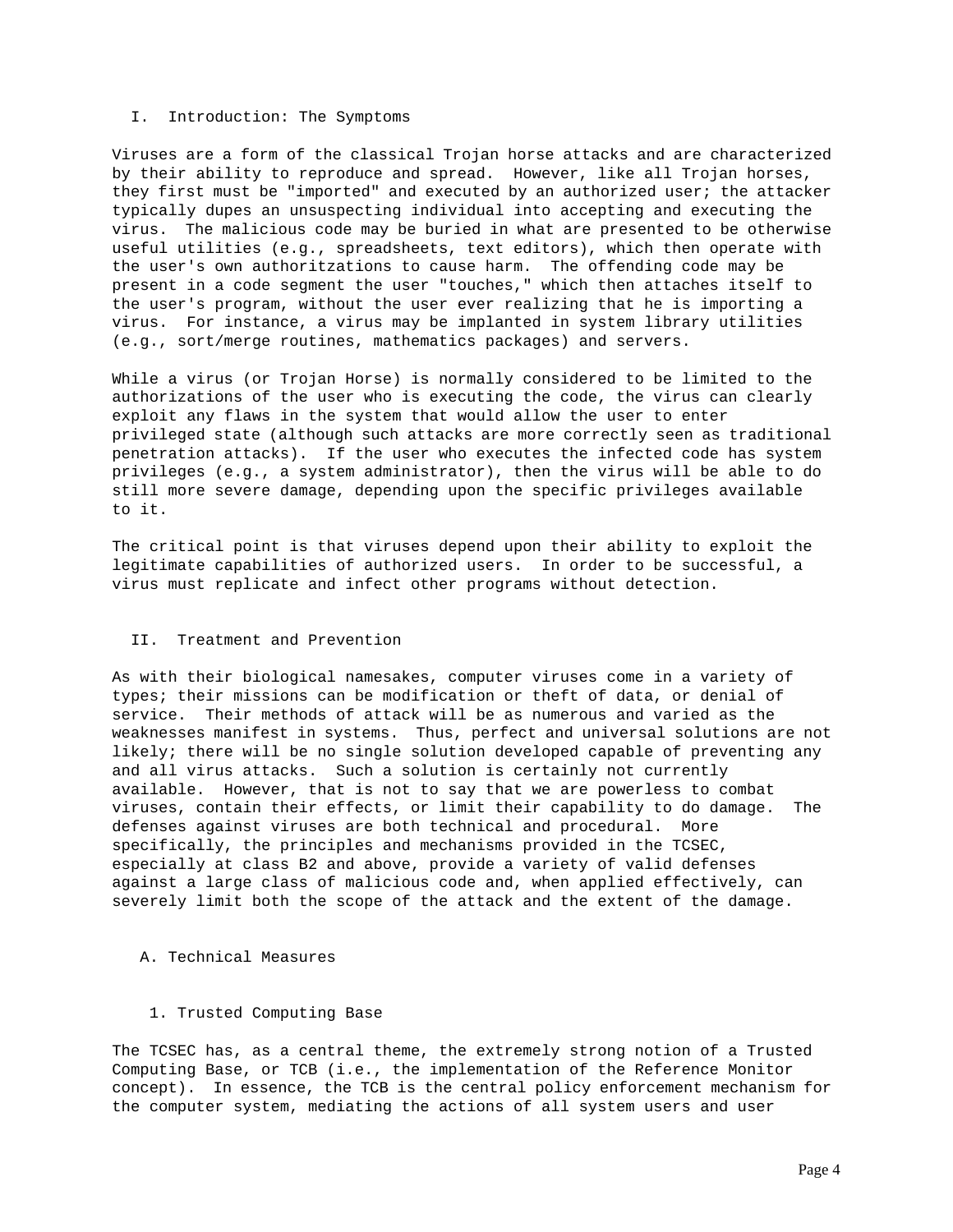processes. Among the important characteristics of the TCB is that it be always invoked (i.e., unbypassable, mediates each and every access) and selfprotecting (i.e., cannot be modified by user code). The consequence of requiring architectures that provide such mechanisms is to limit the ability of hostile code to subvert the TCB. Beginning at the C1 level of trust, fundamental protection mechanisms are required that provide protection of the system programs and data from unprivileged users. Many existing systems (e.g., PCs running DOS) lack even these basic protections required at C1, thus allowing a virus executed by any user to infect any part of the system, even those most basic to system operation and integrity. Commencing with the B2 level of trust, we expect that there will be no fundamental design flaws that allow the security mechanisms to be circumvented. Thus, in the absence of penetration paths, a virus would be limited to attacking users on an individual basis. This means that the rate at which it could propagate would be reduced, as would the damage it could inflict.

It can be argued that a virus capable of infecting each and every user in the system (one that was present in the text editor, for instance) would be reasonably effective at accomplishing some missions (e.g., denial of service). Thus, the value of an intact TCB in the face of an otherwise completely infected user population is moot. However, it is still true that a strong and self-protecting TCB, at a minimum, forces a virus to infect users one at a time. It can also prevent some forms of attack (see 2.b, Mandatory Access Controls, below), and assure the existence and protection of the audit data by which viruses may be detected and traced. In fact, a strong TCB represents the central protection mechanism that a virus must overcome in order to infect the text editor in the first place.

## 2. Access Controls

Among the fundamental principles that provide the foundation to the TCSEC is that of policy enforcement, the need for the computer system to enforce an access control, or sharing, policy. For both technical and historical reasons, the principle of policy enforcement translates in the TCSEC into access control mechanisms. Specifically, these are:

# a. Discretionary Access Control (DAC)

Discretionary Access Control provides the mechanisms that enforce user-defined sharing, also known in some communities as "need-to-know." Beginning at C1, the TCSEC requires that it be possible for the owner or manager of each data file to specify which users may access his data, and in what modes (e.g., Read, Modify, Append). Clearly, such a mechanism provides control over both acquisition and modification of data by Trojan horses and viruses. In order for the malicious code to carry out its mission, it would have to be executed by someone who already possessed valid permissions against the data being targeted. If that user is not the owner, then the capability of the attack code to do harm would be limited by the allowed permissions (e.g., if the user who was being attacked had "READ-ONLY" access, the attack code could copy the data, but could not modify or erase it). While discretionary access control mechanisms provide relatively weak protections, they do constitute a hurdle that a virus must overcome, and can slow the rate at which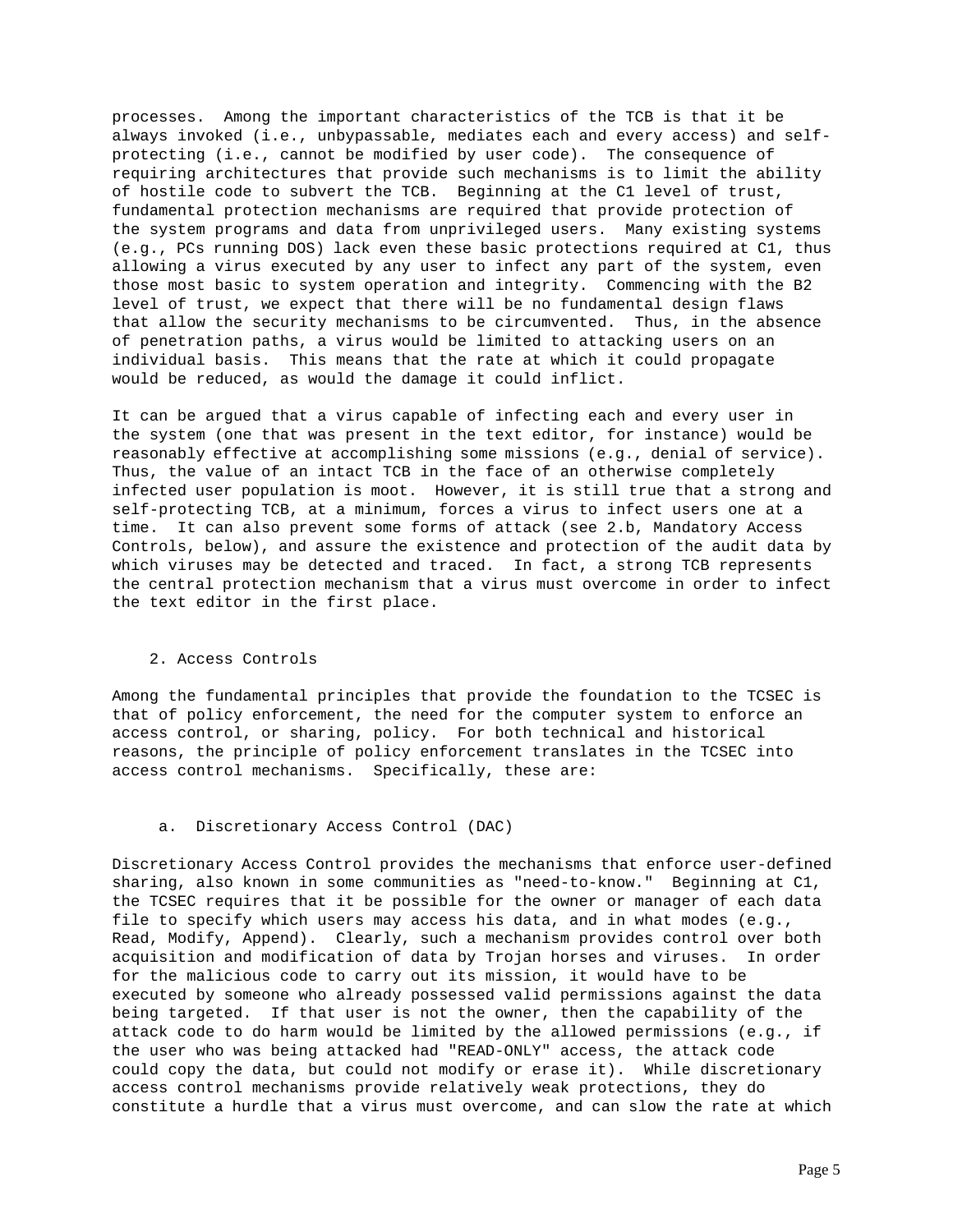the virus propagates.

### b. Mandatory Access Control (MAC)

Mandatory Access Control provides those mechanisms that enforce corporate policy dealing with the sharing of data. Examples of such polices would be: "only members of the payroll staff may read or change payroll data," and "classified data may only be accessed by those having the appropriate clearances." Beginning at the B1 level, the TCSEC requires computer systems to be capable of enforcing MAC as well as DAC. That is, the system must be able to enforce those more formal rules dealing with either, or both, levels of sensitivity (e.g., DoD classification scheme) and categories of information (e.g., payroll, medical, R&D, corporate planning). Thus, the ability of a user to access and manipulate data is based upon the comparison of the attributes of users (e.g., "member of payroll department," "member of R&D staff," "management," or "clearance level") with the attributes of the data to be accessed (e.g., payroll data, R&D data, classification level). Because it is required that the TCB control and protect these attribute designators (or, "labels"), they constitute a "hard barrier" for a virus, effectively limiting the scope of what it may do; in a properly designed and implemented system a virus would be unable to effect any changes to the labels. This means, for instance, that a virus that is being executed by someone in the PAYROLL department would be limited to doing damage strictly within the set of data that is labelled accordingly. It would have the potential to modify or destroy PAYROLL data, but not access R&D or MEDICAL data. Additionally, a virus could not change any labels, which means that it is unable to prevent PAYROLL data from being passed to anyone who is not a member of the payroll staff. Likewise, a virus could not cause "SECRET" data to be downgraded. In short, MAC is an extremely strong mechanism, which prevents any process, including a virus, from making properly labeled information available to users who are not authorized for the information. Systems that achieve TCSEC levels of B2 or greater essentially guarantee that information will not be "compromised," i.e., no malicious code can violate the restrictions implied by the labels.

It needs to be noted that the way in which mandatory controls are typically used is to prevent compromise, which is to say that the emphasis is on preventing "high" data from being written into a "low" file. This does not, in itself, prohibit viruses from propagating, either via a "low" user writing into a "high" file, or a "high" user importing software from a "low" file. However, it should be noted further that the mandatory controls provide the opportunity for implementing similar controls for writing (or importation) as for reading. Such controls are usually seen as implementing mandatory integrity policies, such that the ability to modify files is based upon a set of integrity labels, analogous to the classification labels used to regulate the reading of data. Some systems exist (e.g., Honeywell SCOMP) that have implemented such mechanisms.

# 3. Audit Trails

The collection of audit data is a traditional security mechanism that provides a trace of user actions such that security events can be traced to the actions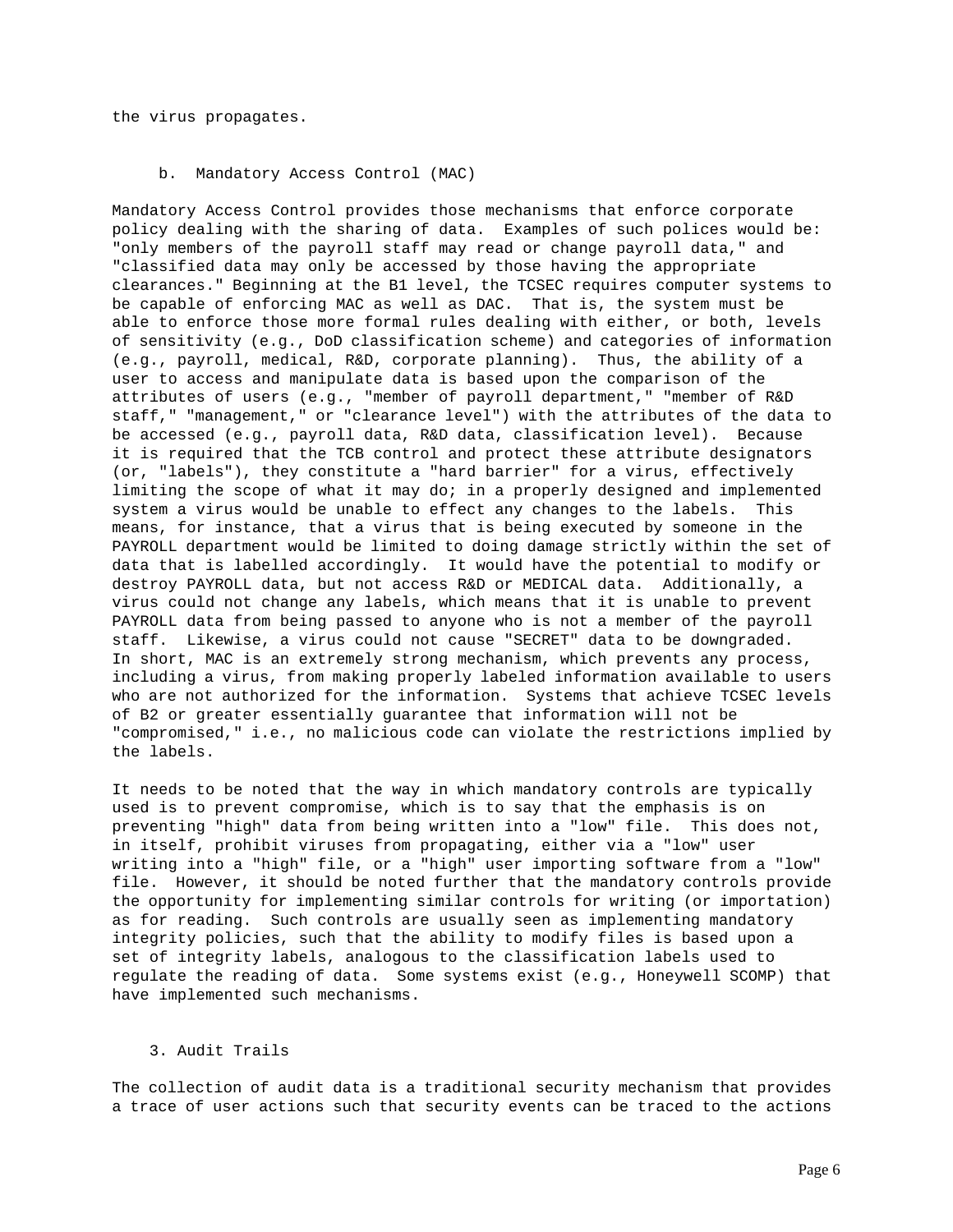of a specific individual. The TCSEC requires, commencing at class C2, that the TCB "...be able to create, maintain, and protect from modification or unauthorized access or destruction an audit trail of accesses to the objects it protects." Because an effective virus depends upon its ability to infect other programs and carry out its mission without detection, audit data provides the basis not only for detecting viral activity, but also for determining which users have been infected (i.e., by identifying which user is responsible for the events in question). Clearly, the collection of data is merely the foundation for detection. To fully implement a sound program, audit reduction and analysis tools are also required. These are also provided for in the TCSEC. Considerable advancement in this arena is reflected by the recently developed intrusion detection systems; sophisticated real-time audit analysis and event-reporting systems, some based on artificial intelligence (or, "AI") techniques. These typically provide extensive capability for detecting a variety of anomalous behavior, and thus can be "tuned" for known or suspected viral patterns. While the available systems are still largely developmental, the early results are quite promising.

# 4. Architecture

While it is certainly important to identify the correct set of security features that are needed in a system, it is equally important to provide the assurances that the features work as intended, are continually present, and are uncircumventable. Such assurances are provided by the underlying architecture, namely, the hardware support for the features, and the hardware and software design. The TCSEC stresses the importance of architecture and adequate hardware support for the security mechanisms. Even at the lowest level of trust defined by the TCSEC (i.e., C1) fundamental protection mechanisms are required that provide protection of the systems programs and data from unprivileged users. Such protection is usually implemented by multistate hardware. Starting with B2, the TCSEC places strong emphasis upon design, design analysis, and architectural features that provide for isolation of user programs from each other as well as isolation of system programs from user programs. Such mechanisms not only prevent viruses from casually infecting system programs (e.g., the TCB), but also make it more difficult for the virus to spread from user to user.

As an example of the gain to be realized by the right choice of system architecture, type-enforcement architectures are worthy of special note. These systems provide the potential for extremely fine-grained control of executing code, such that a virus would be incapable of performing any action that is not explicitly allowed by the type-enforcement mechanism. And, because all access to data and resources is via a common, central mechanism (i.e., the type manager), protection need only be focused on the code authorized to manipulate the data and resources, rather than attempting to protect all user programs. By way of illustration, such systems could quite easily enforce the following policy, or set of access rules, which a bank might wish to enforce:

> \* Tellers may make changes only to those accounts for which they are authorized.

\* They may only make changes to specific fields (e.g., may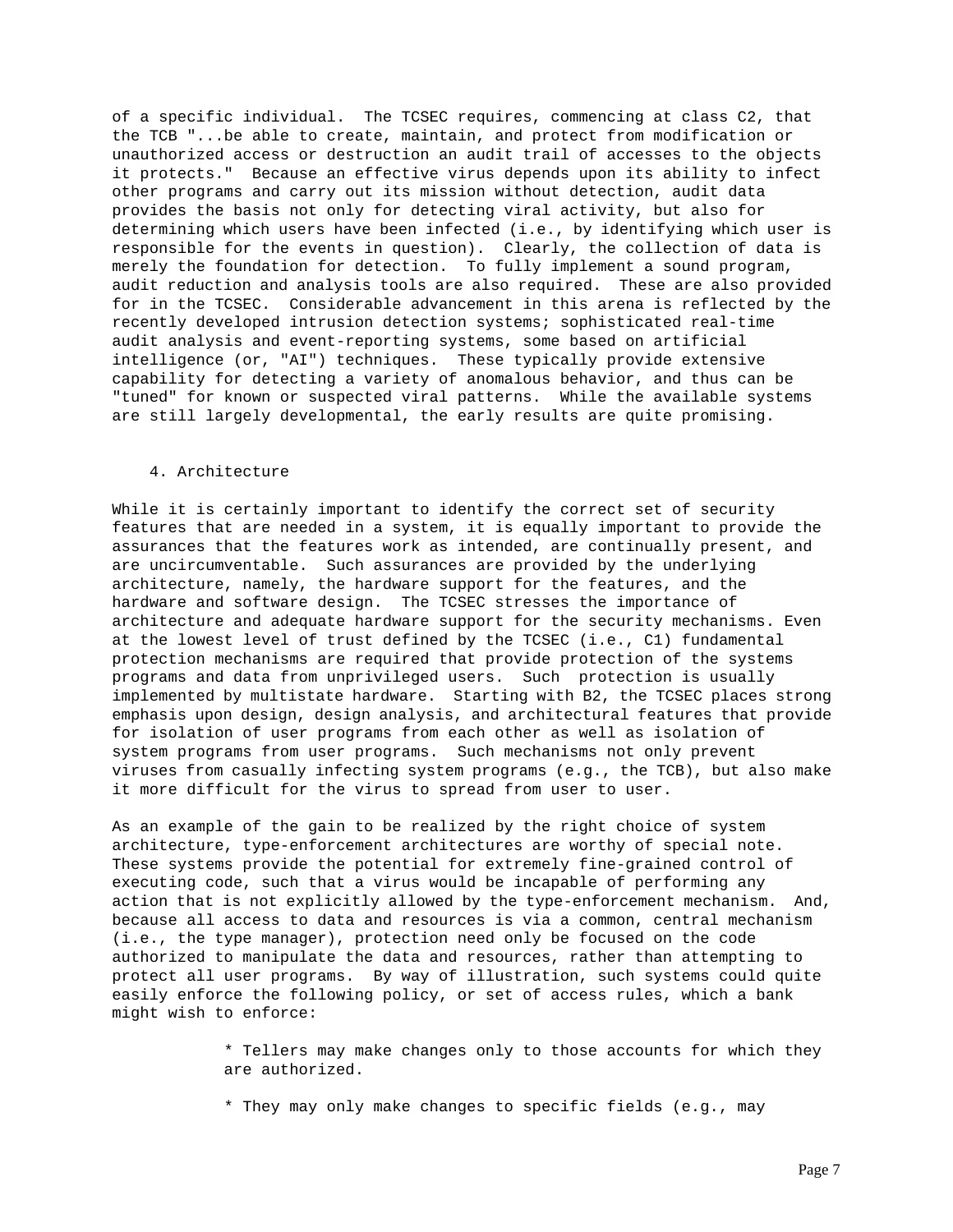not change the account number, depositor name).

- \* They may only make the changes authorized between the hours of 9:00 a.m. and 5:00 p.m., Monday through Friday.
- \* Transactions that exceed \$1,000 require the authorization of a supervisor, while transactions that exceed \$5,000 require the authorization of the bank manager.

The capabilities of a virus that attached itself to a teller's process in such a system would be, mildly speaking, somewhat circumscribed.

5. Least Privilege/Role Enforcement

A virus that is executed by a user with privilege (i.e., a user that is permitted by the system to circumvent some part or all of the system's security policy) provides an enormous threat to the entire system, because, in assuming the legitimate user's identity, it would be able to circumvent the normal controls that protect other users' programs and data. In many systems, the virus would also be able to circumvent the controls that protect the system itself from modification.

Least Privilege is a familiar concept in the computer security community, and deals with limiting damage through the enforcement of separation of duties. It refers to the principle that users and processes should operate with no more privileges than those needed to perform the duties of the role they are currently assuming. That is, a user who may take on more than one role or identity (e.g., administrator and unprivileged user, Project A and Project B), should only be given the authorizations needed at the moment, rather than all the privileges he can assume for any and all roles that may be assumed. In contrast, many current systems support only a single, allpowerful system administrator (note especially, the UNIX role of "superuser"). Beginning at the B2 level, trusted systems limit the capabilities of privileged users to those capabilities necessary to accomplish the prescribed task. Beginning at the B3 level, privileged users cannot, in their privileged roles, execute any non-TCB code. The consequence is that, in such a system, a virus could not infect a privileged user's programs, and thus could not exercise his privileges. In addition, at B3 and higher, privileged functions that may modify any security-critical system data or programs require the use of "trusted path" (i.e., require an explicit, unforgeable, action from the privileged user) in order to prevent these actions from being performed without the explicit knowledge and cooperation of the privileged user. This means that no virus could affect security critical data or programs surreptitiously, since it could not cause any modifications without the privileged user becoming aware of the requested actions, thus making the virus visible.

# 6. Identification and Authentication

Identification and authentication ensures that only authorized users have any access to the system or information contained on the system. It also forms the basis for all other access control mechanisms, providing the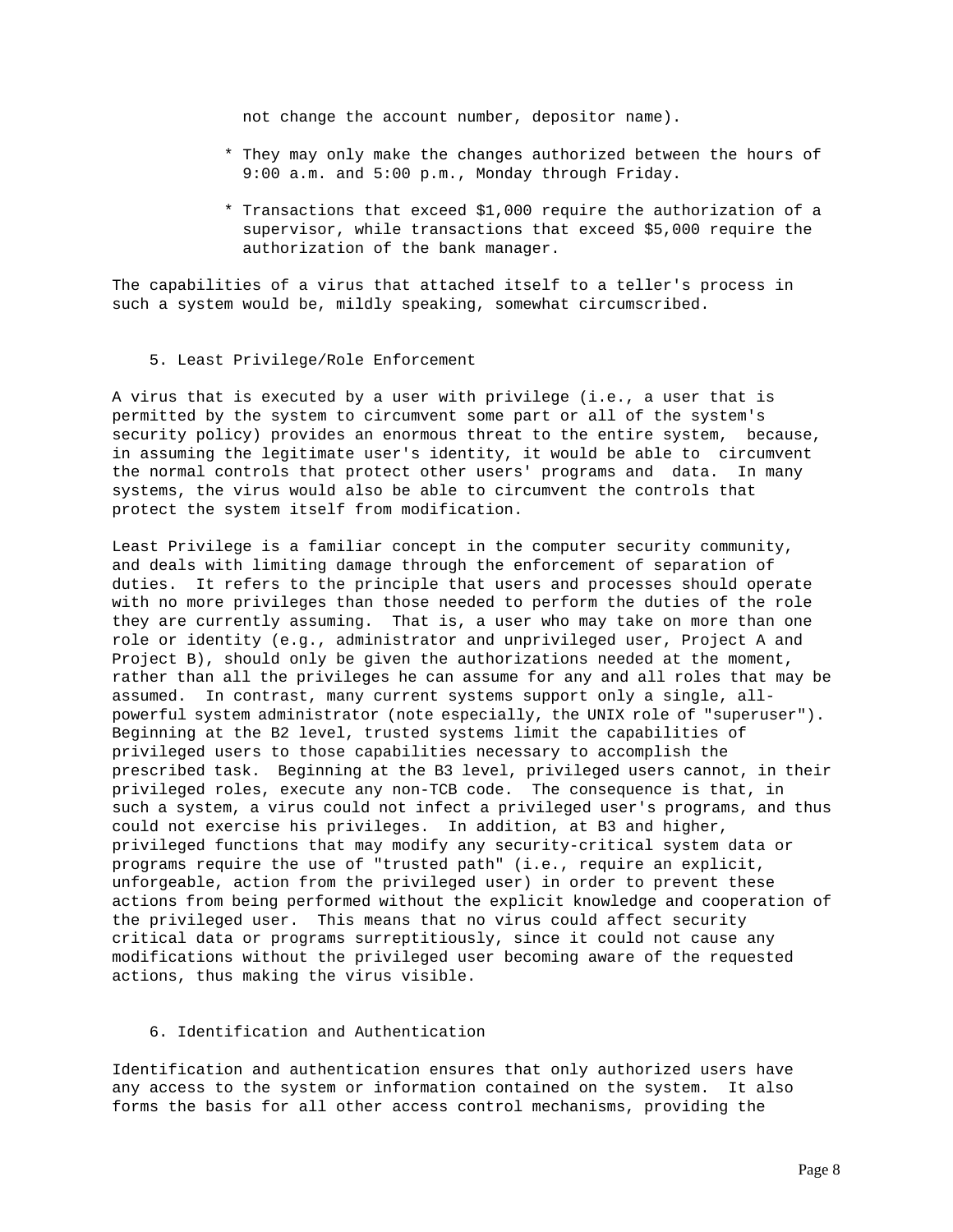necessary user identification data needed to make decisions on requested user actions. While passwords are the oldest and perhaps the most familiar form of personal identifiers used to authenticate users to computer systems, also available today are biometric techniques and "smart card" devices.

## B. Procedural and Administrative Measures

While technical measures are necessary for controlling what code segments a process may access, what actions it may take, and the conditions under which it can operate (i.e., what goes on inside the computer), total system security also involves effective site security procedures and system management. This is particularly true because poor procedures can negate the positive effects of some of the technical controls. As an example, audit data collected by the system, and the availability of even the most sophisticated audit analysis tools are of little value if the audit logs are never reviewed, nor action ever taken as a result of questionable activity.

The following should in no way be seen as an exhaustive list of procedures and management practices effective in addressing the virus threat. Rather, it is intended to be merely illustrative of the manner in which procedural controls are complementary of technical capability.

### 1. Passwords and Password Management

Historically, passwords have been among the first targets on which an attacker would focus attention. They have traditionally been an easy target with high payoff potential. Because a person's password is often the key to all his data and authorizations, they are analogous to a safe combination. By extension, attacking the password file is akin to targeting the safe that holds the combinations to all the other safes in the building. Thus, good password management and practices can go a long way toward limiting virus attacks. A virus counts on its ability to infect other programs. Thus, either the target must import the virus and execute it as his own (i.e., with his own privileges and authorizations), or the virus must be able to "become" the user to be infected by invoking his password. (It might be noted, in passing, that the November 1988 Internet virus contained extensive password attacks). If the virus cannot successfully log in as an arbitrary user (e.g., by stealing or guessing valid passwords), then it is limited to attempting to fool users into executing the virus code. The trivial ease with which user passwords can be guessed and entire password files can often be attacked is usually nothing short of shocking. Truly effective countermeasures to such attacks are easy to implement and relatively inexpensive. They often amount to not much more than sensible management.

# 2. Configuration Control

A virus represents code that was not intended to be part of a program or the system. Thus, procedures for maintaining valid and known system configurations, for validating and approving shared code (e.g., software library routines), and for distributing approved programs and media (e.g., diskettes) can provide further obstacles to viral infestation.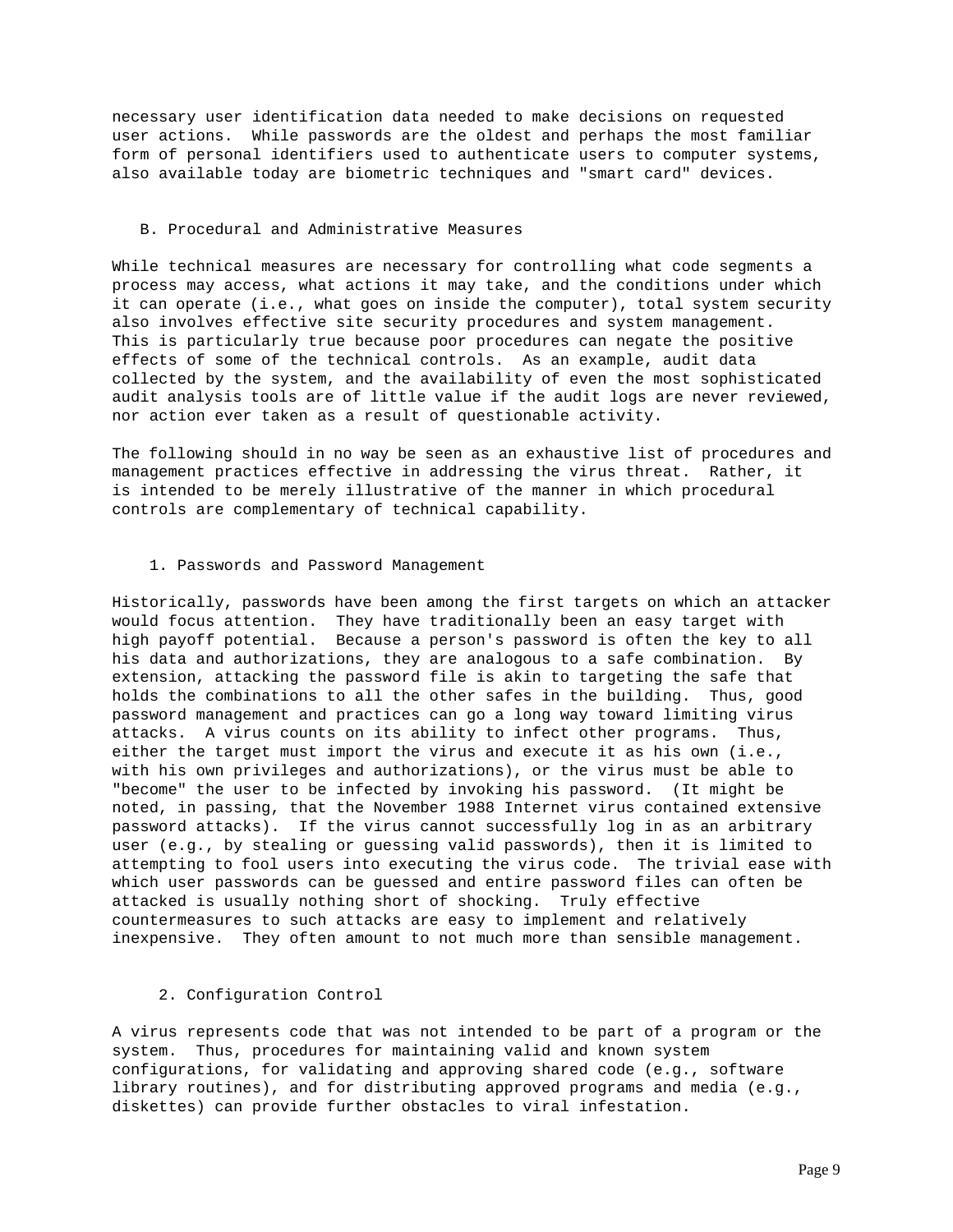### 3. Operational Procedures

While there may be some commonality across computer sites, it is also true that each site will offer its own unique set of problems. Thus, operational procedures typically need to be tailored to fit the needs of the particular environment, and defenses against viruses will need to be designed into the procedures that govern the day-to-day operation of the site. As an example, recovery from a known or suspected virus attack might require a clean copy of the system. This, in turn, implies procedures for verifying the source and correctness of the backup copy, protecting it from modification until it is to be installed, and for installing it safely. Likewise, management policies and procedures dealing with the importation of code can also provide a measure of resistance to viruses. The establishment of the policy will tend to heighten awareness of the danger of bringing unknown software into the work environment, while effective procedures for controlling the importation of software will make it more difficult for a virus to be introduced.

#### 4. Facility Management

While a computer system may provide a variety of security-related mechanisms, they must be used and, more importantly, used correctly, if any measure of protection is to be achieved. Large, complex systems offer a special challenge, in that there are typically a variety of configuration options, and can support a large number or users, which may be grouped into different "communities" and classes, each with unique attributes, security restrictions and privileges, and with a different view of the system. This translates into a particularly difficult job for the system security administrator; it is imperative that he get everything right simultaneously. There will be many opportunities to configure the system such that needed security features are not active, or that the choice of options invalidates the action of a security feature that was activated. The second case is probably worse, because the security administrator believes that he has activated a security feature when, in fact, he has inadvertently caused the desired protection mechanism to be rendered ineffective. In short, the desired security characteristics of the system, while achievable, can easily be lost in the complex detail of configuring and maintaining an operational environment. Thus, it is critical that there be support for the system administrators such that they can make effective use of the available security features of, and configure and provide life-cycle support for, the level of policy enforcement needed. Toward this end, the TCSEC, at all levels, demands that the vendor provide the purchaser of the product a "Trusted Facility Manual," a document that describes, in a single volume or chapter, all the security mechanisms supported by the system, and provides guidance on how to use them. It is a document aimed explicitly at the system security administrator, and as such, it provides the information necessary to fully understand system security mechanisms, how to use them properly, and the potential harm of poor implementation and configuration choices (e.g., insufficient auditing).

5. User Awareness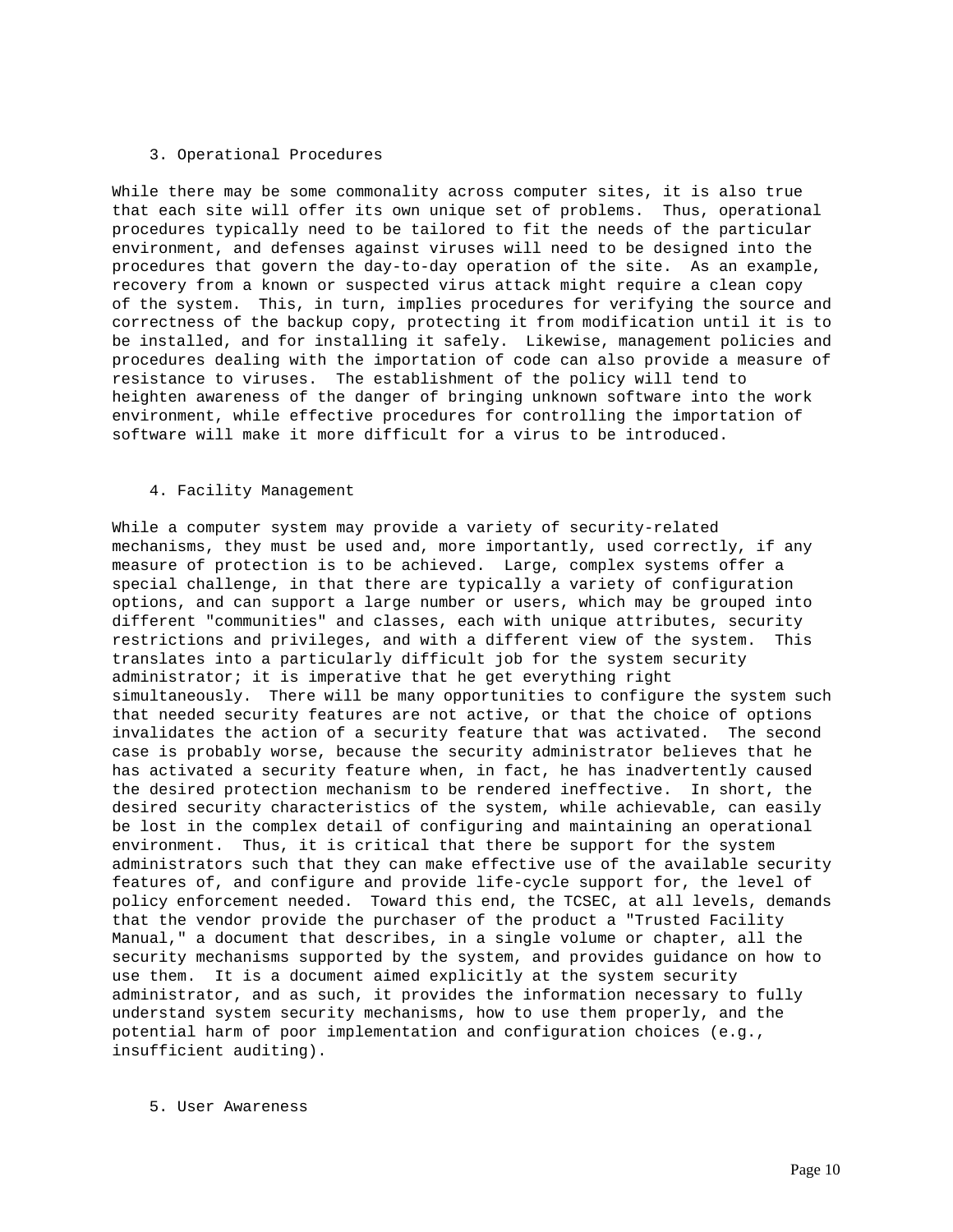Virtually every shared-resource system available today provides facilities for users to specify some level of protection for their data. These may be in the form of User/Group/World mechanisms, Access Control Lists (ACLs), or other features that allow users to specify how, and with whom, information is to be shared. However, in order to be effective, the features must first be used, and they must also be used properly. This clearly means that the users need to be cognizant of the protection features that are provided to them, and understand how they operate. Here also, the TCSEC provides support for this level of user awareness in that it requires that the vendor provide a separate document (i.e., the Security Features User's Guide), explicitly aimed at system users, which apprises them of the security mechanisms that are available to them. While, as noted earlier, most userspecifiable protection mechanisms are not proof against determined hostile attack (at least, not in most current implementations), such protection features do provide a barrier that a virus must overcome; it is clearly easier to steal or damage files that are not protected than those that are. It is certainly easier for a virus to escape detection if there exist no systemenforced prohibitions against the actions it is attempting to carry out.

## 6. System Evaluations

It is standard practice, at least within the DoD and Intelligence communities, to have systems undergo an accreditation process, a formal and reasonably well-defined process for determining the acceptability of systems. The critical facet of the process is centered about the "certification," which involves the assessment of the system capabilities as measured against the original requirements definition (e.g., the RFP, system specifications), and typically also takes into account any system vulnerabilities that have been discovered. The certification process is a technical assessment of the system, and thus subjects the system to some level of technical scrutiny. Thus, any flaws, either in system design or in implementation detail, are more likely to be discovered. This is a direct benefit of the current evaluation process directed toward the evaluation of products against the TCSEC. The evaluation process will, in addition to assuring that the TCSEC requirements are satisfied, tend to discover and correct poor design, poor implementation choices and, in some cases, will discover and correct penetration paths. Clearly, processes that find and correct errors and eliminate penetration paths will tend to raise the cost to the attacker.

## C. Synopsis of Countermeasures

As discussed earlier, the mission of a virus can be classified as one or more of the standard threats to information security, namely, unauthorized modification, unauthorized disclosure, and denial of service. Technical as well as procedural and administrative countermeasures exist that address these threats, and thus will, in general, limit the success of malicious code attempting to carry out such attacks.

a. Identification and authentication, discretionary access controls, process isolation, and auditing are relevant countermeasures for the virus whose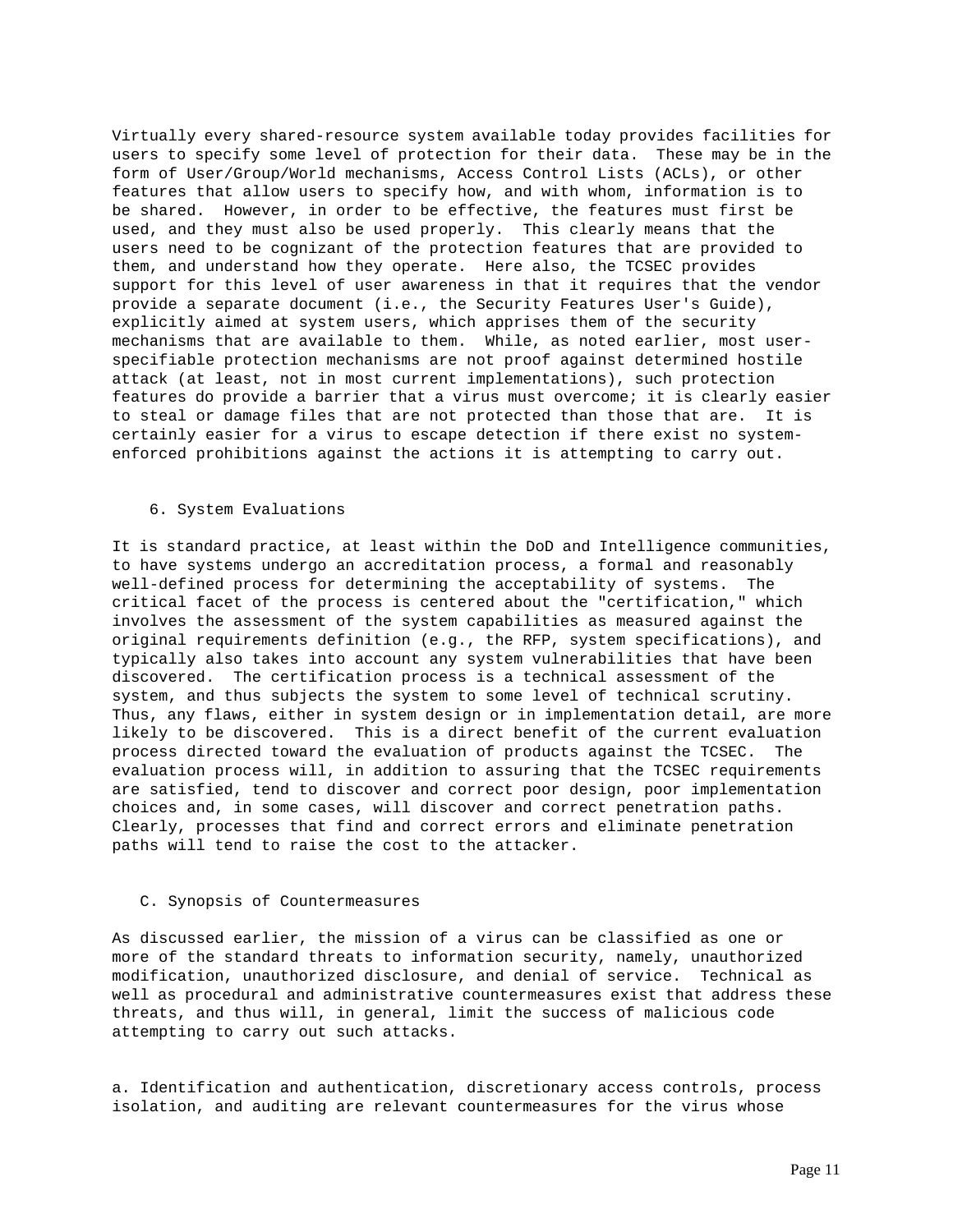mission is to destroy or modify user data. Likewise, TCB protection, least privilege, trusted path, and auditing will also serve as valuable countermeasures against the virus whose mission is to destroy or modify system programs and data structures.

b. Identification and authentication, mandatory access controls, and discretionary access controls provide effective countermeasures against viruses whose mission is to cause unauthorized disclosure of information.

c. Because infection requires that the virus be able to modify or replace some existing program, all of the technology and procedural countermeasures that are designed to prevent unauthorized modification of programs will make it harder for a virus to attach itself to legal user processes.

d. The current state of the art in computer security provides only very limited countermeasures against denial of service. Identification and authentication mechanisms ensure that only authorized users have access to system resources, while auditing allows the system administrator to determine to what extent particular users use or abuse system resources. These controls thus ensure that a virus can attack only those system resources that the infected user is allowed to use, as well as keeping a record of utilization that may make virus detection easier.

# III. Summary

Clearly, as stated above, there are no universal cures; no single set of procedures and technical measures guaranteed to stop any and all possible virus attacks. However, this is not different from any other everyday security situation. Specific mechanisms tend to be designed to combat specific dangers, in the same way that vaccines are developed to combat specific diseases. Thus, preventive measures are intended to raise the cost of attacks, or to make it less likely that a specific class of attack will be successful. Similarly for viruses. While viruses can exploit any and all flaws in our computer systems and networks, they also tend to be classes of attacks with which we are already familiar. Thus, while there is valid concern for our vulnerability to virus attacks, a dispassionate analysis shows that our previous experience in computer security is relevant - the protective measures and technology we have developed are directly applicable, and provide a good baseline for making headway against these attacks. In addition, good environmental controls are critical; while technical measures are necessary for controlling what data and resources a user process may access, what actions it may take, and the conditions under which it can operate (i.e., what goes on inside the computer), total system security also involves effective procedures and system management.

On the one hand, it may be argued that viruses present no new technical challenges. The attacks they carry out are the attacks that have been postulated virtually since the advent of time-sharing. However, the intellectual process is such that one determines a threat, or attack scenario, and then develops specific countermeasures. Thus, the classical approach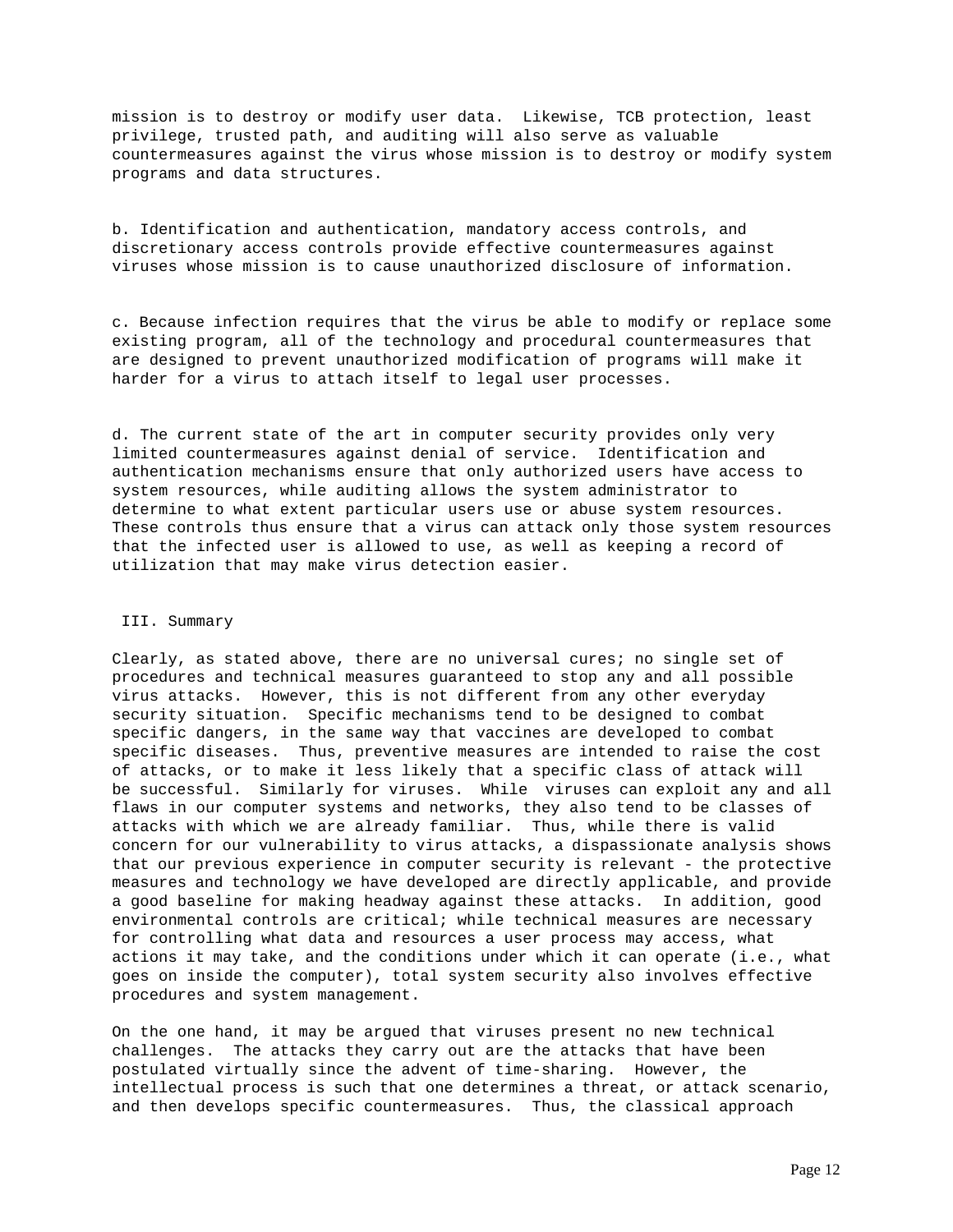has led us to consider attacks and develop responses on an individual basis. A virus not only propagates, but may also carry out any or all known attacks, thus potentially presenting us with a universal set of attacks in one set of hostile code. However, what is truly revolutionary about viruses is that they change the way in which we will have to view the processing and communications support available to us, in the same way that "letter bombs" would cause us to radically change the way we viewed the postal system, i.e., from beneficial and useful to hostile and potentially dangerous. Where we have previously put great confidence in our computing resources ("If the computer said it, it must be correct"), we will now have to consider those resources as potentially hostile.

Viruses also will cause us to change our view of the very intellectual environment - the sharing of software can no longer be as casual as it was once was. Perhaps this should not be surprising. The attacks that were originally postulated and designed against (e.g., penetrations, Trojan horses, trapdoors) were predicated on a relatively uncomplicated computing environment. The communications explosion now confronts us with a considerably more complex, richly interconnected computing and communications environment. In this environment, viruses are the concern. This means that, while our previous experience is extensible to the new threats, R&D is still needed. While there is considerable debate over whether or not viruses present a completely new set of problems, there is certainly no disagreement concerning our abilities to combat them; most will concede that, at best, today we have only partial solutions. Perfect solutions may be possible, but a better understanding of the root technical issues, development of theory, and testing of countermeasures is required before we can know for certain.

In short, viruses and other forms of malicious code are seen as an extension of classical computer security threats into the current computing and communications environment. The capabilities we have already developed to combat the threats of yesterday apply perfectly well against viruses, but are not perfect solutions. If we are to develop still better solutions, R&D in this area is critical.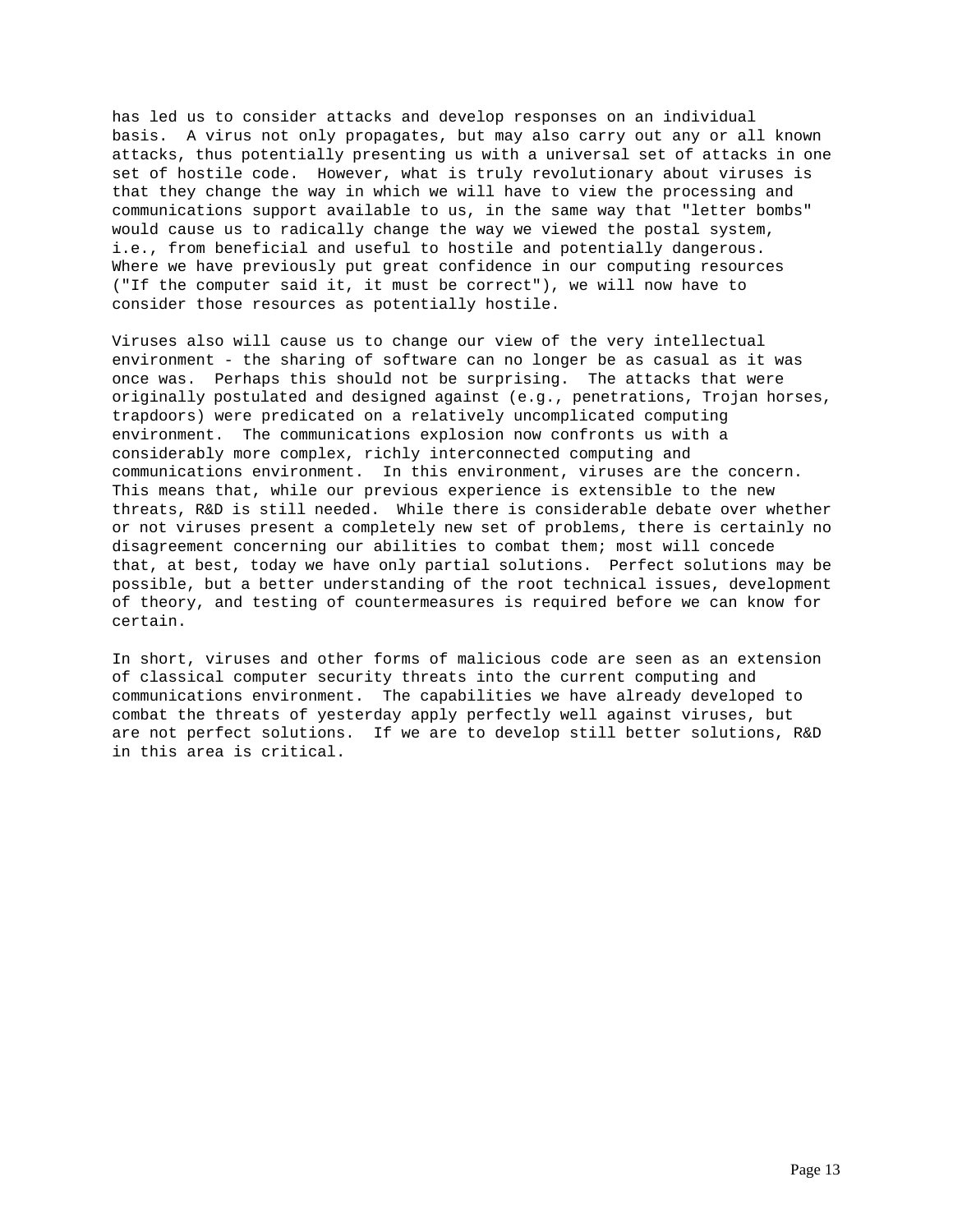### APPENDIX

## Analysis of Internet Virus

and the Evaluation Process

#### I. The Issue

Among the first questions asked within the NCSC immediately following the November Internet Virus attack was, "Could the attack have been prevented, or at least ameliorated, by the product evaluation process?" It is instructive to determine the impact the TCSEC requirements and the current evaluation process would have had on the virus and the flaws it was able to exploit.

The following assumes that the reader is familiar with the details of the specific attacks, and no effort is made to describe or otherwise elaborate on the technical details of the virus.

## II. The Analysis

The question to be answered is, "What effect would trust technology and/or product evaluation have had on the effectiveness of the virus?" The responses fall into two main areas: methods of attack (i.e., which flaws or features were exploited), and the effects of the attack.

### a. Infection

The virus used three methods to infect other systems: 1) a subtle bug in the "finger" daemon software, 2) the "debug" feature of the "sendmail" program, and 3) the ability of a user to determine other users' passwords.

The bug in the "finger" daemon (or, fingerd) software would likely not be caught in a C1-B1 level evaluation. There is a moderate chance that it would have been found in a B2-A1 evaluation. If discovered in any evaluation, a fix would not have been required by the NCSC as the problem would not affect the system's ability to enforce the security policy; it does not appear in the TCB, but rather in user space. Most vendors would, however, fix the bug simply to make the system more robust.

At the same time, it is important to note that this attack was successful largely because other routines, which made use of fingerd, did not perform the bounds checks required to catch the error being exploited. A system being designed against the TCSEC would be sensitive to the need for complete parameter checking, at least for security-critical or otherwise privileged codes. Additionally, the evaluation process, at any level, would likely identify fingerd as code being used by privileged programs, thus raising the probability that the flaw would either be found or obviated. This is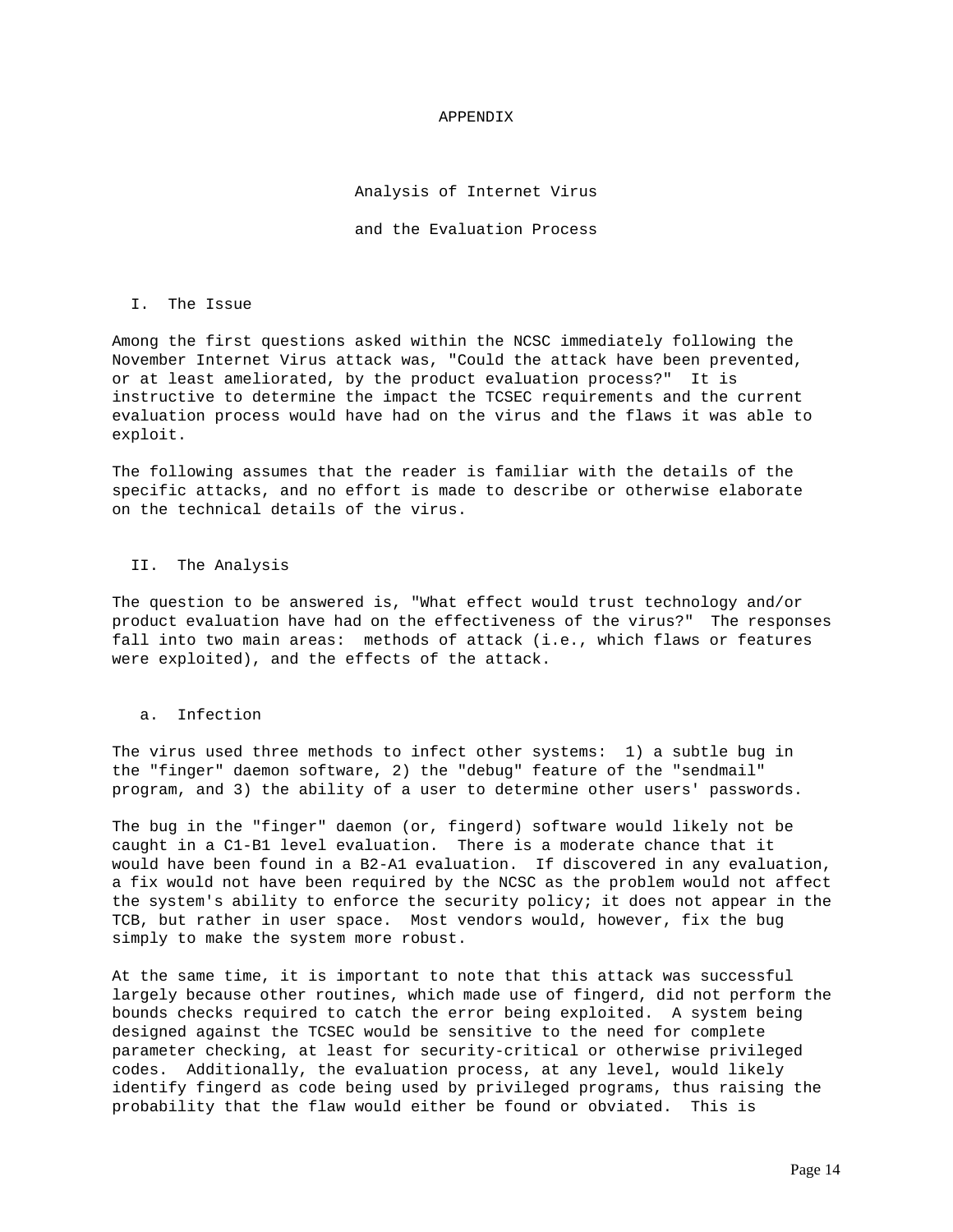clearly the case for systems at B2 and beyond; while the flaw that allowed the virus to attack users might still appear (depending on the implementation choices made), the B2 requirements are such that privileged processes would not be dependent on any unevaluated code.

The debug feature of sendmail had a moderate chance of being discovered in a C1-B1 evaluation. The feature would almost certainly have been discovered in a B2-A1 evaluation. When discovered, the team would only have been able to force the vendor to document the feature, as its presence would not affect the system's ability to enforce the security policy.

Here also, it is fair to point out that in a product that was designed to conform with TCSEC requirements, sendmail might well have been seen as integral to the TCB (i.e., a security-critical process). As such, it would have been more closely scrutinized and, beginning at B2, been subjected to penetration testing. To the extent, however, that sendmail is strictly within user space (i.e., not within the TCB boundary), the evaluation process is not likely to turn up flaws such as was exploited by the virus.

The ability of a user to generate other users' passwords as a result of being able to read the password file (albeit encrypted) would have been detected in any evaluation, and the vendor would have been forced to correct the problem. It is important to note that the virus contained an extensive capability to guess user passwords. While it is not clear to what extent the virus actually resorted to this attack, inexpensive and well-known password management procedures would have a major impact on password attacks, and thus would considerably impair the propagation rate of any virus that depended on them.

# b. Effects of the Virus

The primary effect of the virus was the consumption of processor time and memory to the point that nonvirus processes were unable to do any useful work. For the systems in question any valid user could have produced the same effect because the system enforces few useful limits on resource utilization. The current state of the art in trust technology provides no better than partial solutions for dealing with the issues of inequitable use of system resources. B2-A1 evaluations will address so-called "denial of service" problems, but the presence of problems of this type will not adversely affect the rating. That is, evaluators will look for, and report on, attacks that can monopolize system resources or "crash" the system. However, since no objective way yet exists to measure these effects, they do not influence the rating. Instead, it is left to the accreditation authority to determine the impact in his environment, and to implement any necessary countermeasures (e.g., quota management routines, additional auditing).